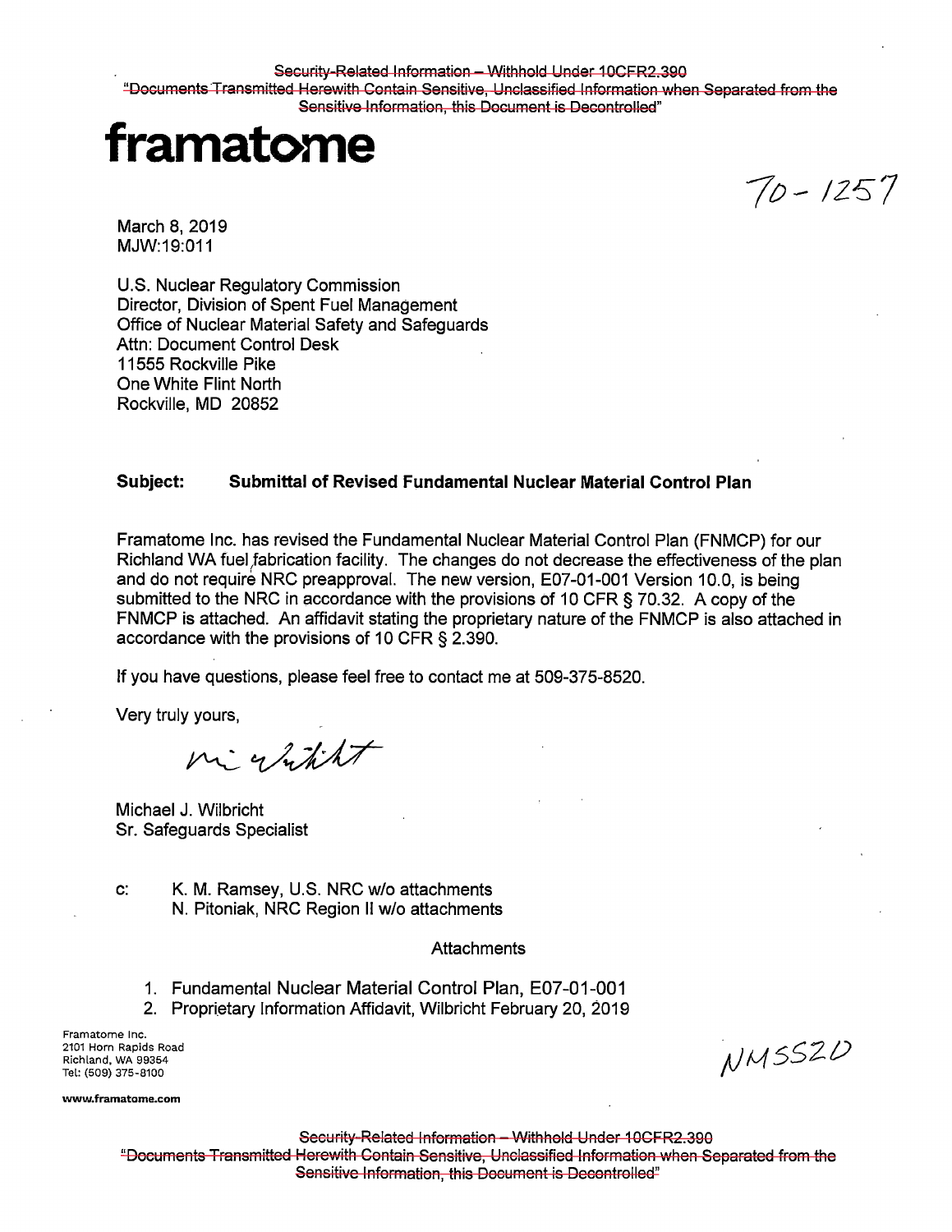## STATE OF WASHINGTON ) ÷ ss COUNTY OF BENTON )

**.Michael J. Wilbricht,** being duly sworn on oath, states as follows:

1. I am employed by Framatome Inc. (Framatome) as the Sr. Safeguards Specialist in Richland, Washington. I am responsible for the overall administration of the nuclear material control and accounting at Framatome's Richland, Washington nuclear fuel fabrication facility. This affidavit is based on my first hand, personal knowledge and is submitted in my capacity as the Sr. Safeguards Specialist. This affidavit is submitted in accordance with the provisions of 10 CFR § 2.390.

2. I am familiar with the contents of the "Fundamental Nuclear Material Control Plan", E07-01-001, which provides nuclear material control information for the Framatome Inc., Richland, Washington Fuel Fabrication Facility as required by 10 CFR § 74.31. This document has been classified and designated as "Proprietary" by Framatome in accordance with the document control system and policies established by Framatome for the control and protection of proprietary and confidential information.

3. Framatome is engaged in the business of designing and manufacturing nuclear fuel assemblies for commercial nuclear reactors. Within the United States, there are two additional firms that design and manufacture nuclear fuel for commercial nuclear reactors and there are several other companies outside of the United States that engage in the same business as Framatome. Competition among these companies including Framatome is fierce and manufacturing costs of the nuclear fuel are critical to the maintenance of market share and to the growth of market share among utility customers.